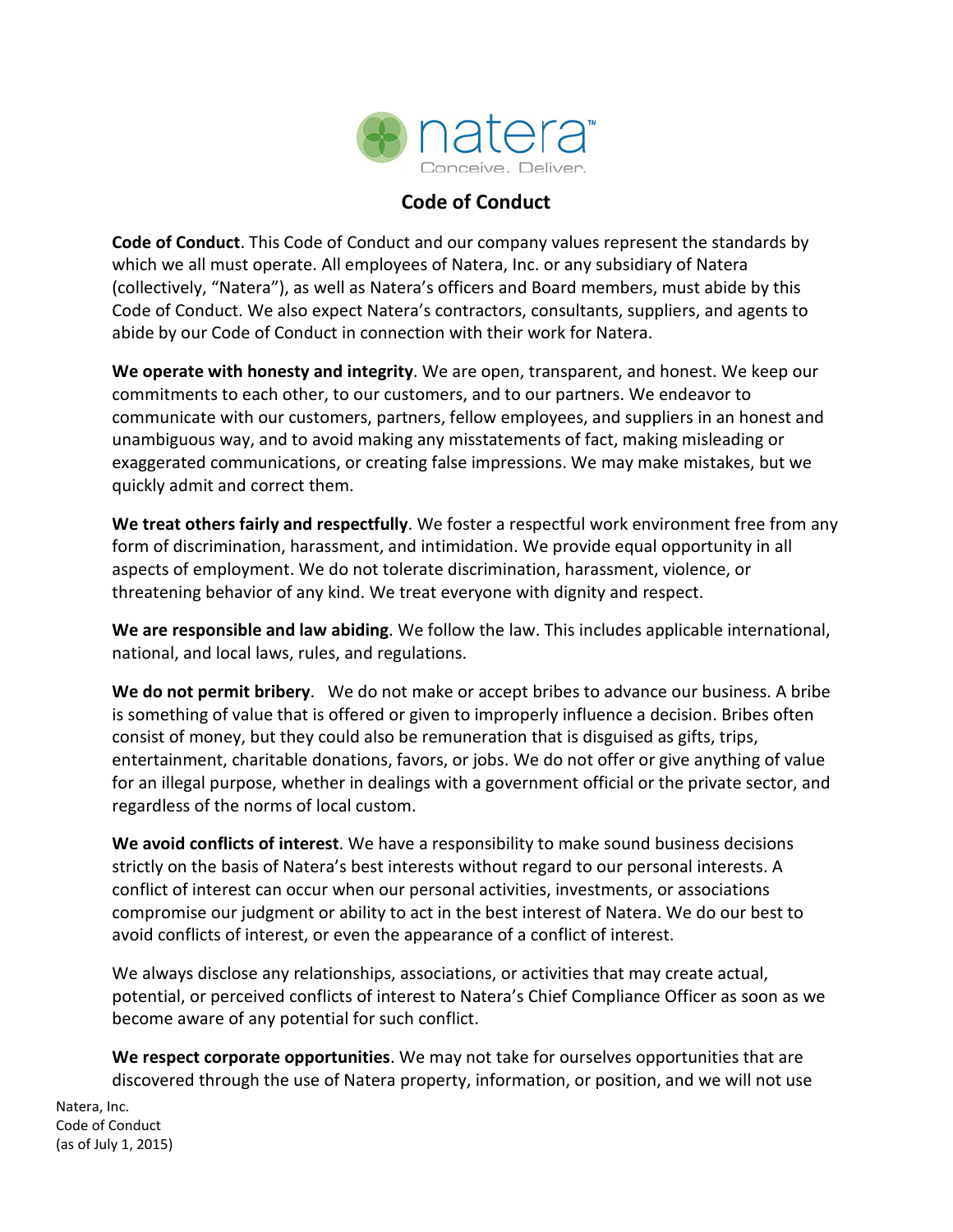Natera property, information, or position for personal gain, or to compete with Natera in any manner. We owe Natera a duty to advance its legitimate business interests when business opportunities arise.

**We prohibit insider trading**. Federal law prohibits both trading on the basis of material nonpublic information and "tipping" others by providing material non-pubic information to them. Material non-public information is information that has not been released to the public and which a reasonable investor would find useful in determining whether to buy or sell stock, e.g., financial results, sales results, acquisitions, customer wins or losses, or changes in senior management. We do not buy or sell stock on the basis of material non-public information, or pass such information to any others, including friends or family. For more information, please consult Natera's Insider Trading Policy which we are all required to review and follow.

**We safeguard confidential information and protect employee privacy**. We are committed to protecting the confidential, proprietary, and private information of our employees, customers, partners, and others with whom we do business. We respect and safeguard the private information and intellectual property entrusted to us by our fellow employees, customers, and third parties, using it only for legitimate business purposes and in accordance with all applicable laws and governing contracts. We are all also responsible for protecting Natera's confidential information. The loss of confidential information can be extremely damaging to Natera. We do not disclose any confidential Natera information without a valid business purpose and proper authorization by our Legal Department. Our obligations in this respect continue even if our employment or other relationship with Natera ends.

**We maintain accurate and complete business and financial records**. We create and maintain financial records in accordance with applicable legal requirements and generally accepted accounting practices. Our SEC reports, disclosures, and other public communications must be full, fair, accurate, timely, and understandable. Although financial reporting and controls are especially applicable to members of Natera's Finance Department, we are each responsible for complying with all financial controls and policies. We each acknowledge our responsibility to make sure that appropriate Finance Department personnel are made aware in a timely manner of any fact or issue that might have a material impact on our financial statements or disclosures.

**We represent Natera to the public only when authorized**. Only those authorized to do so may speak to the press and members of the financial community about Natera. Authorized individuals are the CEO, President, CFO, CMO, and investor relations director.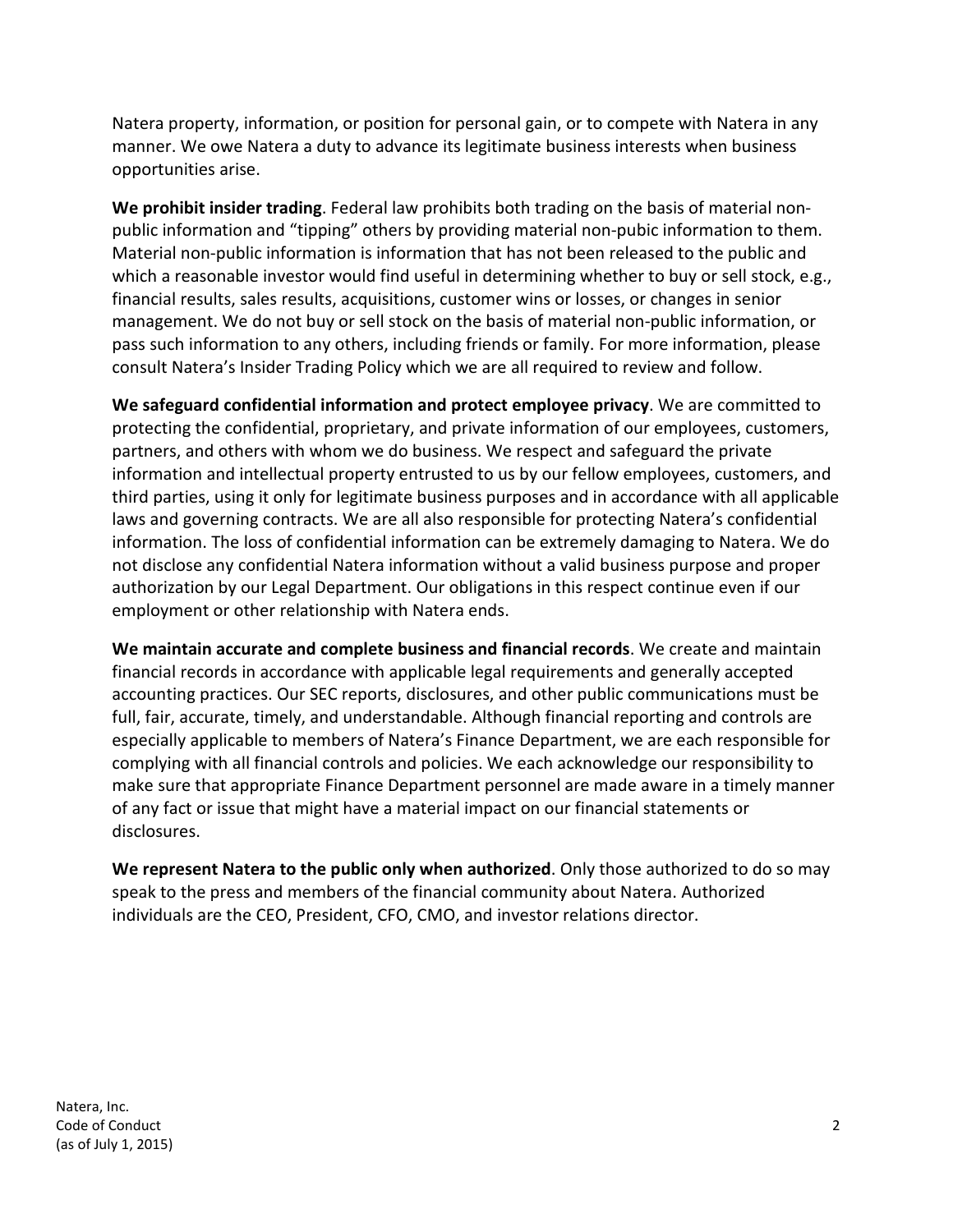**We use social media wisely**. We use social media appropriately and responsibly. We do not disclose confidential Natera information or the confidential information of our customers, suppliers, business partners, or other employees. Only those authorized may speak for Natera, including through social media channels. For more information, please consult Natera's Social Media Policy.

**We deal legally.** We endeavor to deal legally with our customers, suppliers, competitors, and employees. Applicable laws specifically prohibit us from colluding with a competitor. When interacting with a competitor, questions about whether our actions are proper and in compliance with the law should be directed to our Legal Department.

**We protect and properly use Natera assets**. Theft, carelessness, and waste have a direct impact on our profitability. We use Natera's assets for legitimate business purposes, and in particular, will use Natera's information systems assets in a responsible manner.

**We respect the environment.** We conduct our business in an environmentally responsible and sustainable manner, and we are committed to complying with all applicable environmental laws.

**Waivers of the Code of Conduct**. Waivers of our Code of Conduct must be approved in writing. Waivers for Board members and executive officers require Board approval and must be disclosed as required, while waivers involving any other employee, agent, or contractor require the approval of our General Counsel.

**Violations of the Code of Conduct, Natera Policies, or the Law**. Anyone who violates the law, our Code of Conduct, or other Natera policies or procedures may be disciplined, including termination of employment and/or his or her business relationship with Natera. Certain violations of this Code of Conduct may be violations of the law, which may result in civil or criminal penalties, and Natera will cooperate fully with the appropriate authorities in these situations.

**We use common sense and ask questions if necessary**. We use common sense in our business dealings and in upholding this Code of Conduct. If we have any questions regarding the matters discussed in this Code of Conduct, we promptly contact our manager or our Legal Department for answers.

**Report Violations**. If we witness—or even suspect—a violation of our Code of Conduct, Natera policies, or the law, we promptly report it to our manager or our Chief Compliance Officer or via our compliance hotline.

**Compliance Hotline**. Natera has established a compliance hotline that we may use to make a good-faith anonymous report. To make an anonymous report, you may:

• Send an email or letter to our Chief Compliance Officer at compliancehotline@natera.com or 201 Industrial Road, Suite 410, San Carlos, CA 94070, Attention: Chief Compliance Officer; or

Natera, Inc. **Code of Conduct** 3 (as of July 1, 2015)